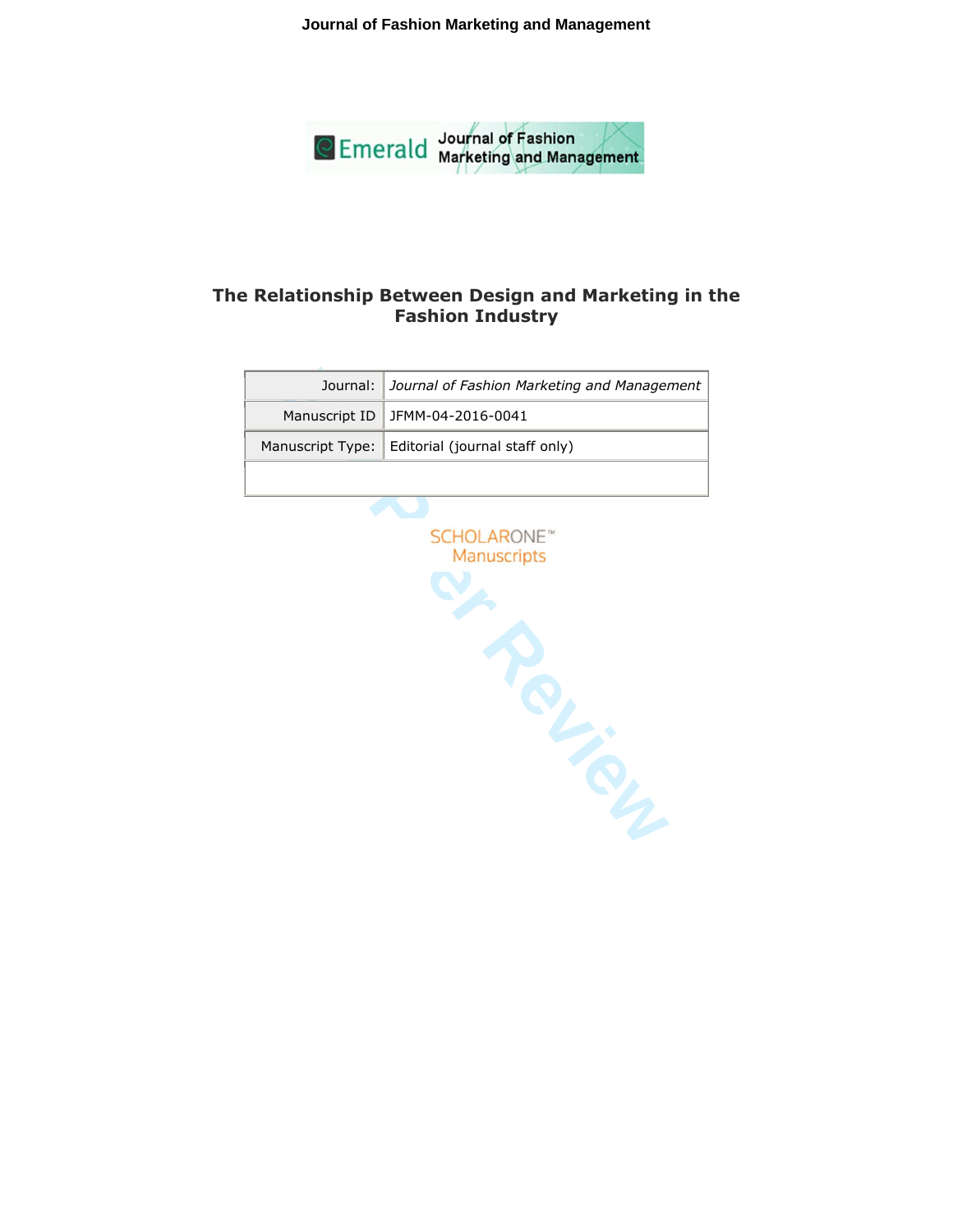## **The Relationship Between Design and Marketing in the Fashion Industry**

This Special Issue investigates key factors in the relationship between designers and marketers in management roles. Several previous studies have investigated the nature of the relationship between marketing and design, viewing them as existing within different cultures and modes of thinking. For example, Roberts-Lombard and Holland (2011) identified key differences in approaches to working practice, in that designers in their study were innovative and creative via design, as well as non-profit-orientated, in contrast to marketers whose creativity was more profit-orientated, driven by the requirements of target customers. Similarly, Beverland and Farrelly (2011) refer to stereotypical views of designers as 'impractical idealists' concentrating on the shape of products and looking to the future, whereas marketers can be perceived as lacking imagination and focusing mainly on how products fit with consumer needs at the present time. As a result of their research, Beverland and Farrelly (2011) proposed that improved relations between marketers and designers via the deployment of 'cultural intelligence' should contribute to improvements in New Product Development (NPD). Similarly Svengren Holm and Johansson (2005) identified differences in the mindsets of designers and marketers and identified five key factors of co-operation between the two specialisms: 1) attitude towards the product 2) professional identity 3) attitudes towards corporate identity 4) relation to value creation and 5) approach to consumer and market research. Other researchers have proposed practical solutions to integrate design and marketing effectively, e.g. by locating these departments in close proximity and conducting cross-functional reviews (Leenders and Wierenga, 2002). However, previous research in this field has concentrated largely on product design, rather than fashion, with limited reference to design in relation to other aspects of the marketing mix, hence the requirement for a journal issue on this topic.

ultural intelligence' should contribute to improvements in Ni<br> **FDD)**. Similarly Svengren Holm and Johansson (2005) identif<br>
f designers and marketers and identified five key factors of c<br>
specialisms: 1) attitude towards An emerging interest in creativity and creative organisations during the 1990s turned managers towards design and its contribution to business innovation. Design thinking offered ways to develop new concepts, methodology and practices in products, services and experiences. These were evident in complex, 'wicked' problem-solving capabilities, abductive approaches and design tool-kits. Distinctive designs were seen to provide marginenhancing solutions to commodification and cost-driven marketing mixes. Consequently the two disciplines of design and marketing closed in on similar fields of research at times integrating but also competing, notably in branding where design and marketing-led approaches offer similar contributions to management practice and academic research. Broadly, designers and marketers have the same aims to maintain or improve the performance of the organisation in which they are employed. However, their objectives towards achieving this aim can differ and lead to potential organisational dissonance. In this context the first workshops were hosted by Professor Tony Kent, Professor T.C. Melewar and Professor Charles Dennis at the University of the Arts and Brunel University. Subsequently the International Colloquium on Design, Branding and Marketing was conceived by the founders, who launched their first colloquium in 2011, with the aim of developing new insights and knowledge of points of difference and convergence.

This Special Issue largely derives from the second colloquium in 2014, which offered a focus for design and marketing, with a strong contribution from fashion marketing academics. These disciplines are particularly interesting to researchers in consumption, identity and branding, and in recent years, luxury, as evidenced by the current popularity of articles on luxury fashion in JFMM. Moreover the fast fashion system provides further research challenges in the complexity of its supply chains and markets, dynamics and global reach. Fashion has a fundamental relationship with design. It distinguishes the designer, the label and the brand with a consistent and recognisable identity. Branding has become an essential component of marketing, in attracting and retaining customers and brand equity is a major concern in valuing fashion businesses (Johansson and Svengren Holm, 2004), intersecting between the design and marketing functions.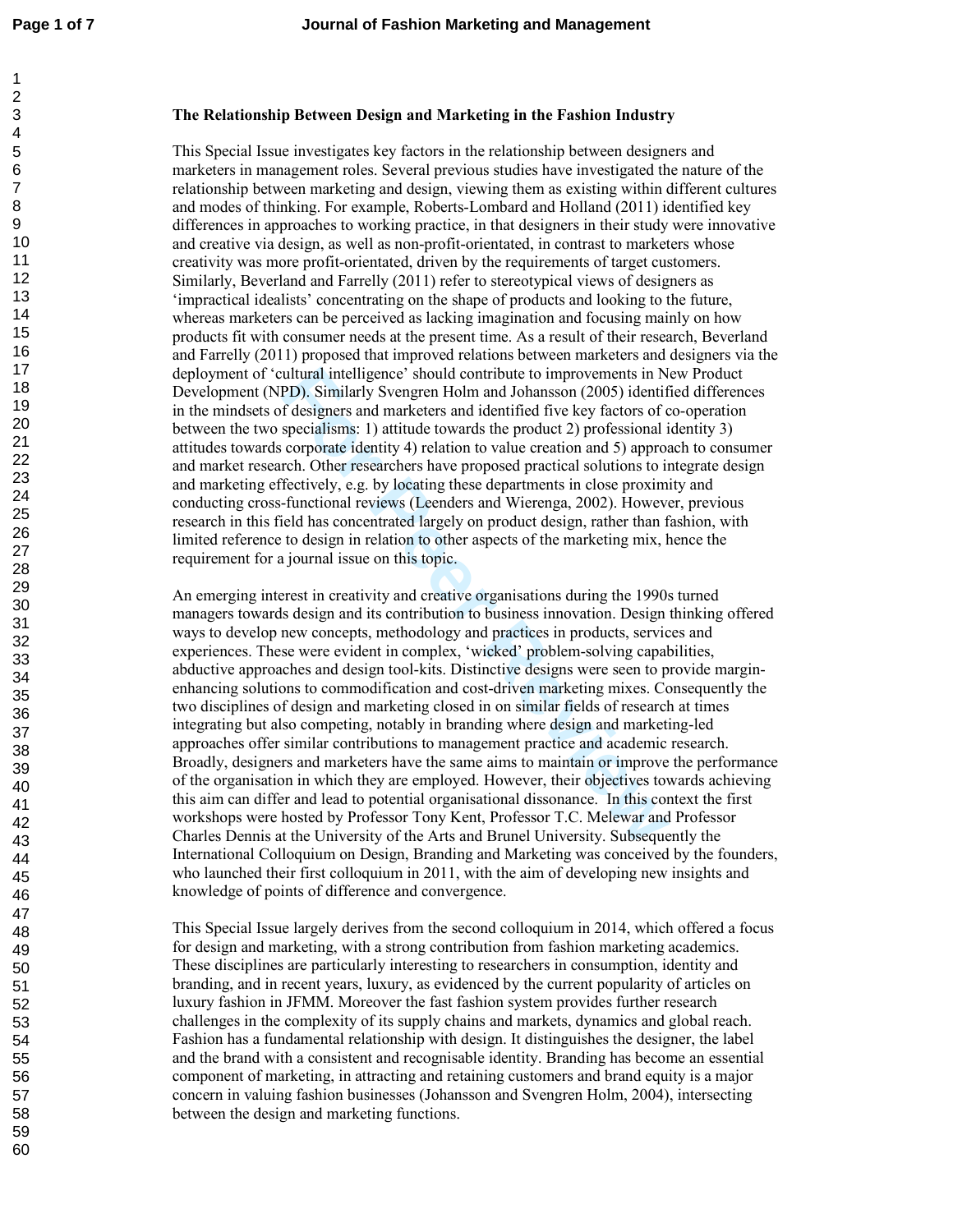## *The changing functions of design and marketing*

The relationship between design, marketing and branding is increasingly complex in the interweaving of products, services and experiences. Design has become progressively more significant in business-to-consumer markets in recent years, with increasingly design-led products, retail environments and promotion now being the norm, in differentiating retailers from their competitors in a volatile financial climate. Meroni and Sangiorgi (2011) distinguish  $21<sup>st</sup>$  century design from the previous century by its complexity and movement away from the design of simple objects. The designing process and outcomes now hinge on unpredictable factors, characterised by a social economy with a variety of actors and motivations and the dynamics of social innovation. The designing process concerns entities in the making, whose final characteristics will emerge only in the complex dynamics of the real world. In one sense, design as 'embracing any innovative activity' is a generic approach, where "everyone designs who devises courses of action aimed at changing existing situations into preferred ones" according to Simon (1996:236). Design therefore encompasses all creative professions that modify their environment.

designs who devises courses of action aimed at changing ex<br>es" according to Simon (1996:236). Design therefore encompons that modify their environment.<br>al component of fashion businesses, since it enables consume<br>while the Design is a crucial component of fashion businesses, since it enables consumers to select and construct their own identities and in conjunction with marketing, has a pivotal function in shaping consumption. Design thinking is now seen as an enabler helping to unlock latent creativity, developing solutions to problems and shaping the future (Cooper, 2012). A design mind-set does not worry about constraints: it always sees ways round them (Martin, 2009). In so doing, the designer has moved from a lone problem solver, engaged in the processes and outputs of design, to a facilitator and navigator of interdisciplinary teams. Marketers can benefit from design-thinking when approaching creative tasks and equally, designers can gain valuable insights from marketers' consumer-orientated approach to business, largely via market research into customers and competitors.

The literature indicates that organisations have generally moved away from a production orientation towards a more market-orientated approach, where customer needs predominate and production issues have become secondary. Lusch and Vargo (2006) have taken this a step further by introducing their service-dominant logic (S-D Logic) concept, proposing that organisations of all types are primarily service-based. However, whilst S-D Logic has proven to be a popular concept in the marketing field, it could have the potential to create tension between designers and marketers, since it steers design away from its existing focus on products to one of engagement, participation and co-creation.

## *The location of design and marketing in the fashion industry*

The designer, the fashion label and brand are influenced, albeit in varying degrees, by their location: the places where designers work, present their collections and communicate through the media (Kent 2016). Within the organisation several key issues have emerged. Firstly and most importantly, there is a direct link between design and marketing management in this industry; clearly design can be central to key roles in the organisation. In some cases this leads to a profoundly 'hands on' approach. Secondly, access to the most senior levels of design management in fashion retailers is contingent upon formal design training and extensive experience (Miller and Moultrie, 2011). Within fashion companies, design and marketing functions are often located separately, depending on the scale of the company thus placing unnecessary restraints on opportunities for interaction between these two creative fields.

Outside the organisation, the place of design in fashion has become more nuanced. Fast fashion enables consumers to create their own identity and multiple identities. Its eclecticism provides access to new ideas and products, and focuses on availability and affordability.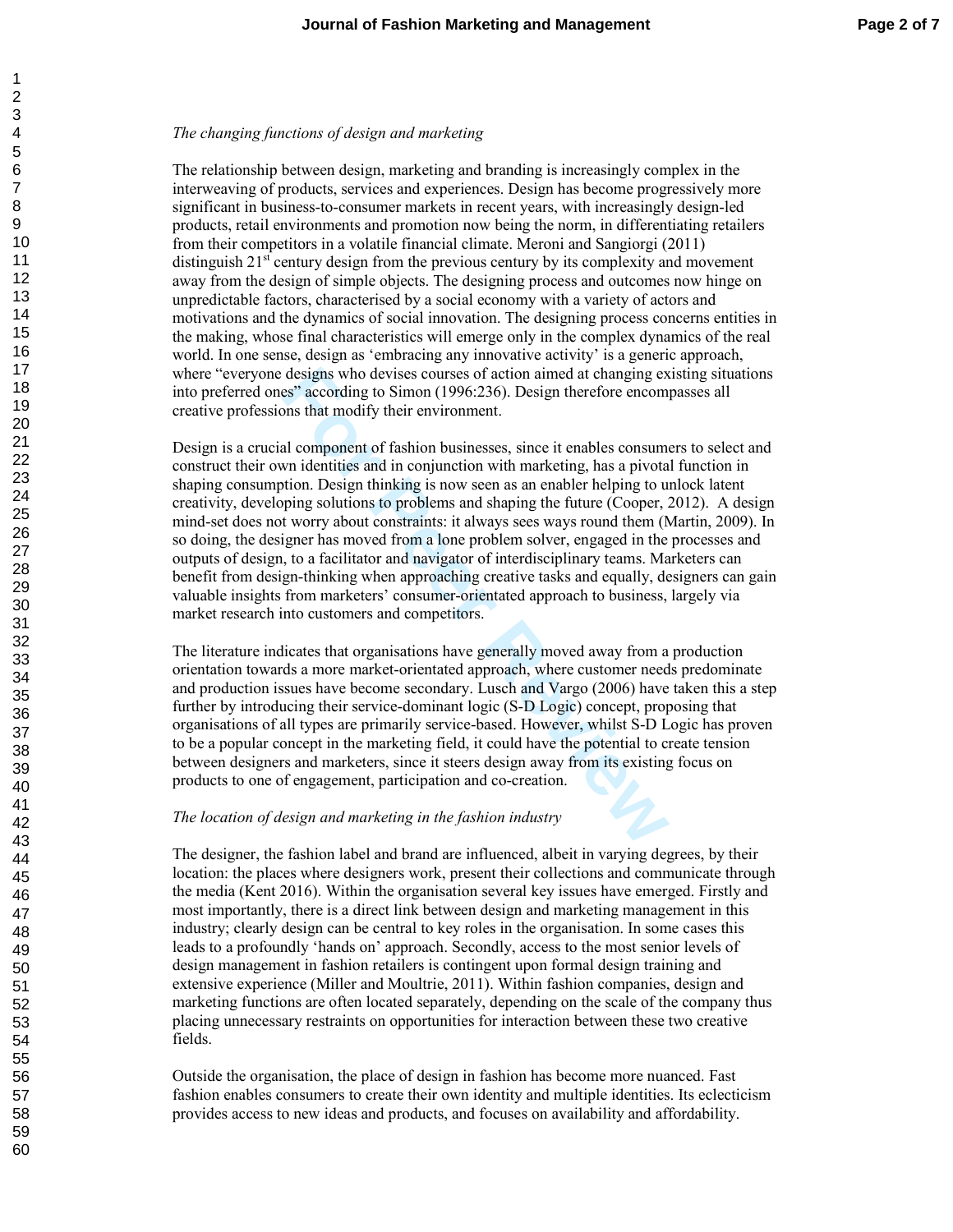$\mathbf{1}$ 

Consequently design is driven by speed and accuracy of interpretation for specific consumer markets, and originality can be defined by interpretation and personalisation. Indeed multiple media enable fashion to be disseminated so quickly and with so many interpretations that looks and styles follow fast on each: designer collection is replaced by consumer 'mash up'. This level of co-creation forms an important element in the papers presented in this edition.

Organisational responses to changes in consumption and consumer identity and the ascendancy of services and experiences, have, in part been realised by customisation. As Skov (2002) demonstrates, the emergence of mass customised designer labels in the 1990s would have been difficult to achieve without access to global manufacturing networks. Such changes allow fashion designers the means to respond to new ideas and creative directions, while fuelling the dynamics of fast fashion and the micromarket of the individual. The speed of change means that effective and rapid communication between designers and marketers has become increasingly significant, facilitated by the development of more sophisticated methods of interacting digitally. The rapid development of online connectivity, versatility, and computing power has generally extended the opportunities for personalisation to meet customers' very specific needs at their request, thus addressing both design and marketing issues simultaneously, whilst making consumers central to the process.

### *Addressing sustainability in the fashion business*

Consumers, brands and retailers have reacted to the prevalence of fast fashion, evident in the emergence of more sustainable ranges of clothing. After a stalled start in the 1990s, sustainability has gained more of a foothold in recent years, to the extent that it has been trialled by many mainstream retailers. This is another example of an area where the relationship between designers and marketers is important, since sustainable design requires information on the requirements of consumers that can be provided by the marketing function.

comparison and the summannial system of online connectivity<br>over has generally extended the opportunities for personalisa<br>specific needs at their request, thus addressing both design an<br>usly, whilst making consumers centra An alternative view of fashion design sees consumers as users, in which the designer takes a different, more market-orientated role. Co-design defines this collective creativity across the whole span of a design process. Broadly it refers to the creativity of designers and people not trained in design working. Slow fashion has embraced small-scale production, traditional craft techniques, local materials and markets, which challenge growth fashion's obsession with mass-production and globalised style. It emphasises making and maintaining actual material garments, and re-finding earlier experiences of fashion linked to active making rather than watching (Fletcher, 2010). The slow approach presents some alternative ways of addressing issues of fashion design and sustainability at a relatively local level by activating the potential for personal connection to garments to increase their longevity. It offers collaborations that challenge existing hierarchies of 'designer', 'producer', 'marketer' and 'consumer'. The development of more sustainable fashion products facilitates collaboration between designers and marketers on common ground, where they can jointly learn about and respond to the emergence of sustainability issues.

### *Industry perspectives on the relationship between design and marketing*

To provide a fully rounded perspective on the topic of this Special Issue, the two keynote speakers from ICDBM 2104 were invited to offer their views on the relationship between design and marketing, based on their own experiences in industry. Fiona Lambert, former Vice-President of George Clothing, and Brand Design Business Development Consultant Martin Knox, were asked firstly for their opinions on the advantages of collaboration between marketers and designers. Both of our speakers advocated close interaction between these two key business functions. Fiona stated: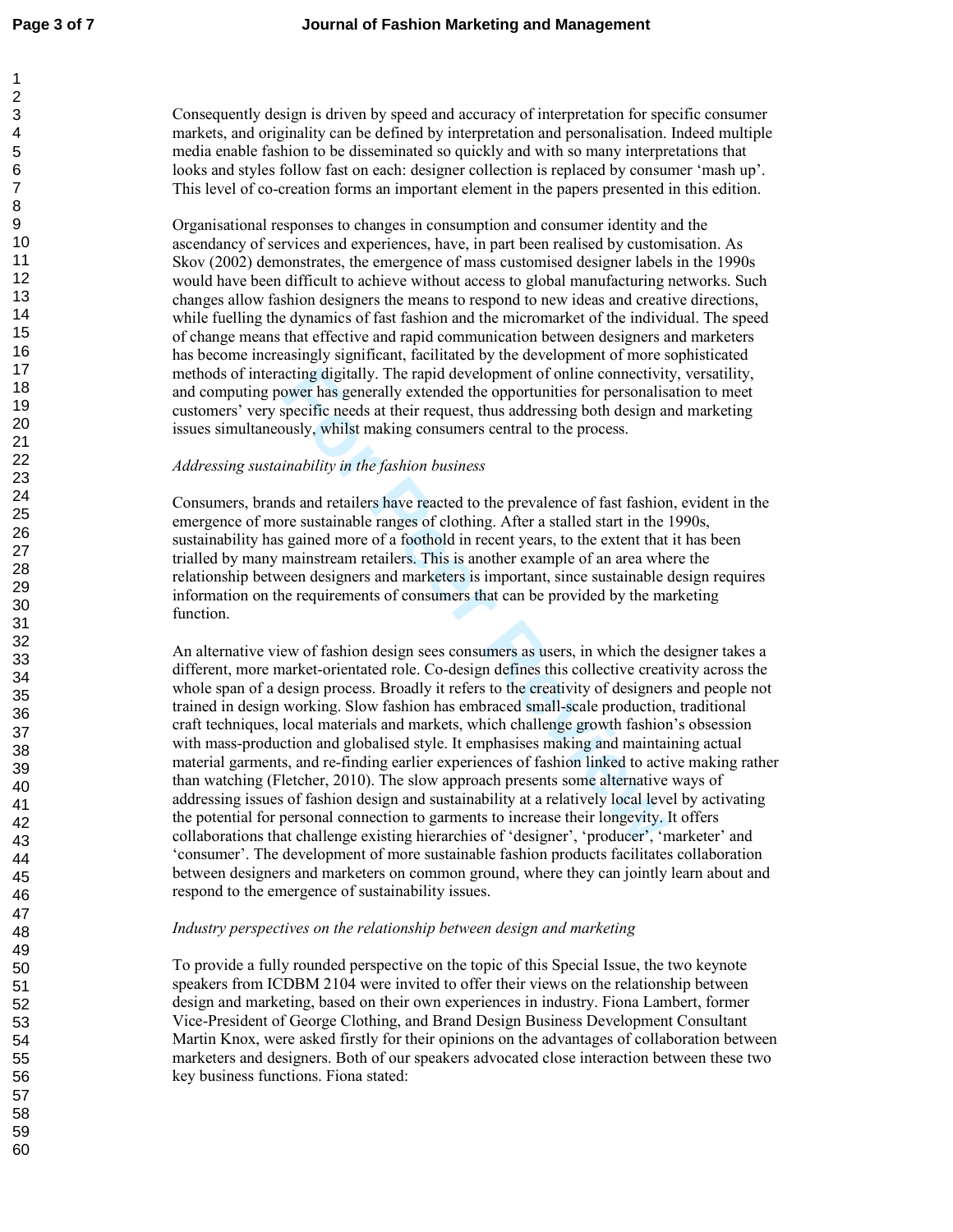*Ultimately the end goal of a designer is to sell their product to the consumer. The close relationship and understanding between the marketer and the designer means that the designer's vision and DNA can be translated into a campaign that represents what they have created and can be put to the customer in a desirable way.* 

Martin also considered collaboration to be essential for designers and marketers:

ourse title and have a definition of what you mean by that, it:<br>the and practicalities. Marketing is so nebulous a term it's s<br>to economically justify what they do; they don't make anythe<br>guarantee any particular outcome. *Increasingly, collaborations are happening with unusual disciplines coming together to solve new problems. When people collaborate things get done, siloes are broken down and you can develop a common language and understanding of how each other's discipline works. Other advantages are solving problems and facing challenges jointly. The role of the marketer and the role of the designer are becoming increasingly nebulous; the traditional designer and marketer are dying out*. *People who are creative and open are able to work with people from other disciplines. Titles are anachronistic, they're meaningless now, they come from a bygone age. I'd give them a course title and have a definition of what you mean by that, its purpose, provenance and practicalities. Marketing is so nebulous a term it's so difficult for a marketer to economically justify what they do; they don't make anything and cannot possibly guarantee any particular outcome. They're working in the future so they need to be prepared to make themselves aware of everything that's going to impact their future. The product is going to take six months to a year to bring to market and things are going to change massively in that time. Marketing departments are increasingly becoming operational and reactive. I think marketing is taught as a science and it's been turned into something that's a rational, ordered process.* 

However, in Martin's experience in industry, designers and marketers frequently did not work together effectively and he questioned whether students were taught enough about relationships between disciplines to prepare them for the 'real world', due to the relatively narrow focus of their studies:

*There's a mutual disrespect and mutual lack of understanding. For collaborations to*  work there has to be at least mutual respect and making a bit of space for mutual *understanding and identifying synergies, because often a marketer is a frustrated designer.* 

When asked for her views on specific problems between design and marketing, Fiona replied:

*Communication and being able to paint a picture of what you want the customer to see about your design/brand and why it's important. In launching the new George Home range in 2014, I was successful in generating an understanding that the driver to purchase Home products start with design, colour co-ordination, print and textiles and the marketing plan focussed on these. The pricing was put on pack versus on shelf to generate a trust in the price and taken to a low-key black and white, smaller font together with beautiful photography creating true* value*. Having worked in the Supermarket sector of Clothing and Home, there is a challenging dynamic where marketing's main focus is food, where* price *is key and clothing where* value *is key. It can lead to the wrong representation of what are the key selling points of what has been created.* 

To encourage designers and marketers to work together effectively in practice, Martin recommends that the two functions should be open with each other and willing to share their knowledge, showing each other the processes they go through, in order to build mutual understanding:

*Marketing is about system and process, design is about ideas but there's system and process involved in creating a design and there are ideas and creativity involved in the marketing process. The two disciplines have been about stages in a process, so someone makes a product, gives it to a marketer, the marketer strategises and the*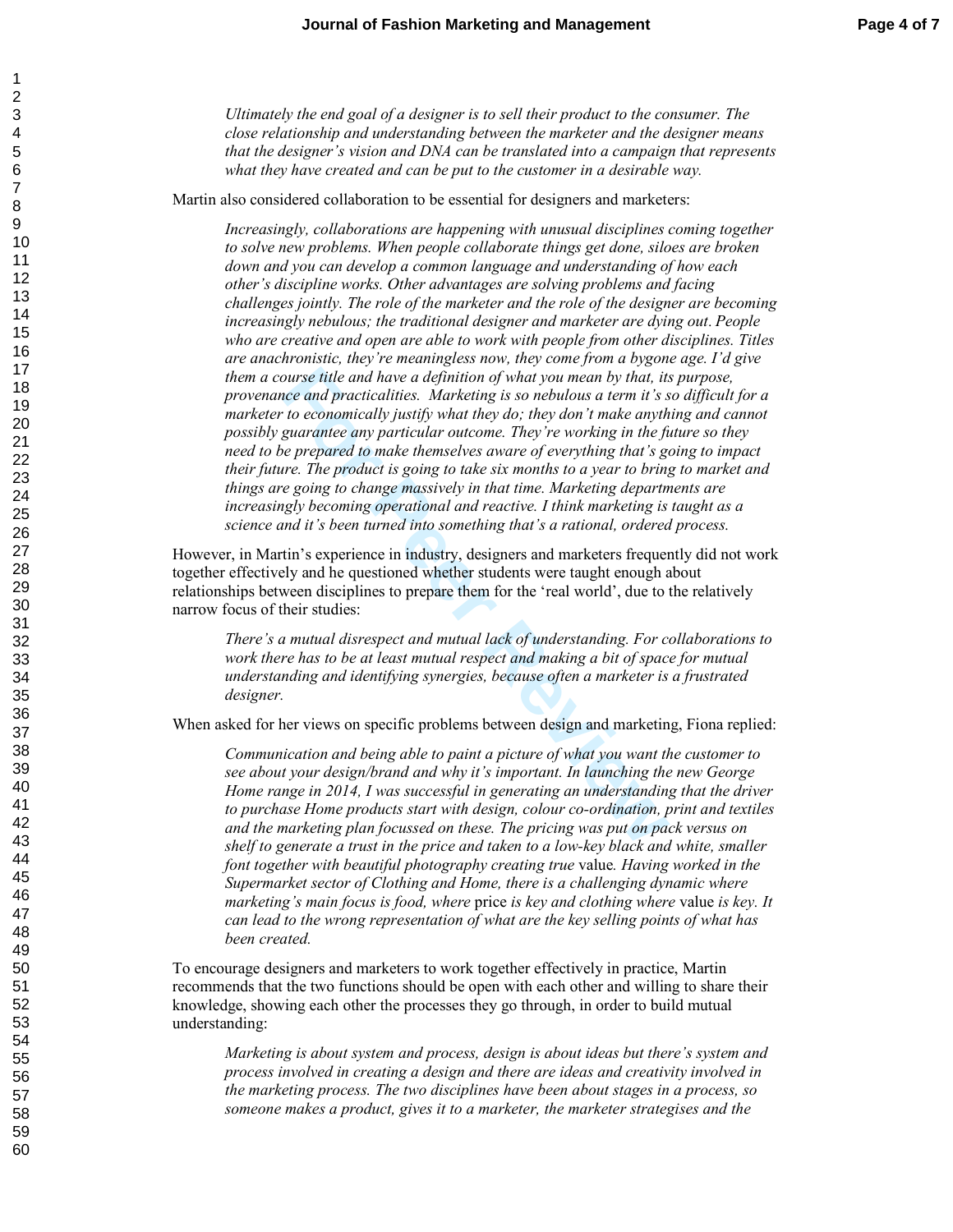$\mathbf{1}$  $\overline{2}$ 

*designer designs the product and the packaging for it to go in. Each stage is separate, but this doesn't work anymore. The root cause is ownership, so the designers want ownership of what they do and the marketers want ownership of what they do… but the new economy that's emerging is about collaboration and creative commons and sustainability. The designer must consider far more than the aesthetics. It is critical for a designer to fully understand the discipline that he or she works in, that includes how to conceive as well as how to make and realise something. There's a massive shortage of technical skills in the UK and the Universities are perfectly positioned to set up centres of manufacture or prototyping. The educators have a big responsibility. It's their job to get people out into the world with the skillsets to be able to deal with the challenges that they're going to face. I'll throw open a challenge to come up with relevant and pertinent definitions of design, marketing and sustainability.* 

Interest in the emerging field of collaboration between design and marketing is evidenced by the issues raised in this introductory article and the growing attendance rate at ICDBM. The various topics discussed here demonstrate the scope for positive collaboration between designers and marketers in the context of the contemporary fashion industry, many elements of which were explored at the 2014 colloquium, from which an edited selection of papers features in this Special Issue.

**For Peer Review Bethan Alexander's** article considers the motivations of luxury fashion brands to enter into inter-industry creative collaborations, as well as the attitudes of consumers towards such collaborations and the consumer-based brand equity effects thereof. The luxury fashion sector encompasses some of the world's most influential brands and is characterised by a high level of creativity as well as powerful marketing. This study explores four types of collaboration, involving composite branding, dual branding, ingredient branding and experiential marketing. Adopting a multiple case study approach with primary data collected from industry and consumer sources, the outcome of the study is a conceptual framework connecting the motivations, elements and effects of inter-industry creative collaborations in luxury fashion. The study highlights the importance of close alignment between design and marketing functions for success in the dynamic luxury fashion sector.

**Karla Straker's** article addresses the intersection between design and marketing in the context of digital channels, by exploring how consumer emotions are evoked through digital channel experiences. The study adopted a single revelatory case approach and analyses the customer experience of five Burberry digital campaigns from 2009-2014. The outcome of the study is a conceptualisation of the digital engagement emotion loop, based on Damasio's (1994) Somatic Feedback Theory, outlining the process of how consumers process and respond to brand stimuli, which then informs their attitude or behaviour towards the brand. Since consumer emotions affect attitude and behaviour towards brands, appropriate design of engaging digital channel experiences is critical for forming successful brand-consumer relationships and retaining consumers.

**Ana Roncha and Natascha Radclyffe-Thomas's** article considers the use of social media platform Instagram in co-creating value between a fashion brand and its consumers. The study adopts a qualitative single case study approach, with data collected from industry and consumer sources, to explore TOMS' 2015 marketing communication campaign #withoutshoes. Data were analysed against the five processes of sharing, co-developing, socialising, advocating and learning in Brodie et al's (2013) framework of online engagement. The authors conclude that design of brand-consumers interactions should incorporate specific tasks, platforms, tools and mediums. Leveraging the power of social media facilitates the ability of consumers to co-create value with the brand, which raises the effectiveness of the marketing communication campaign and supports relationship building.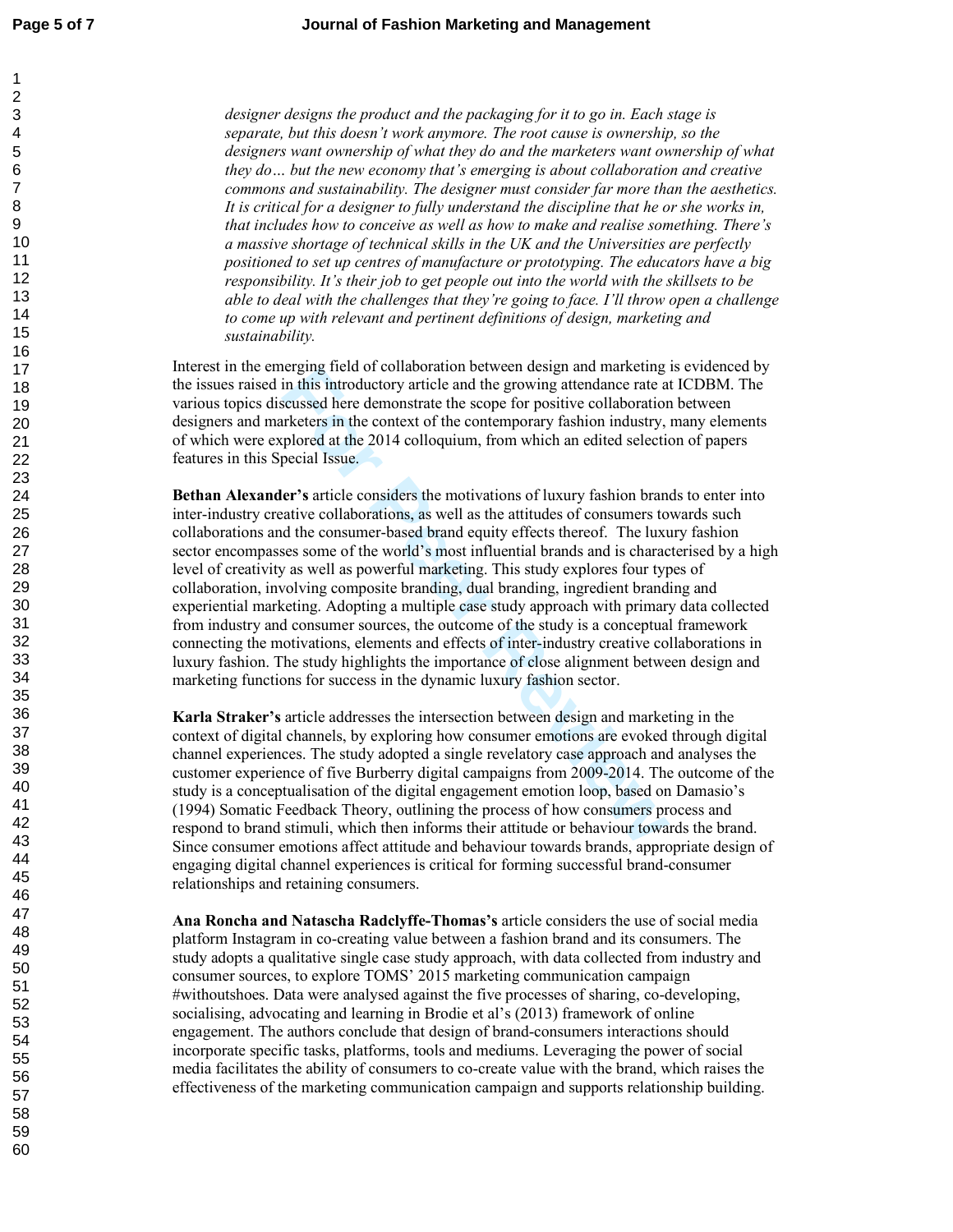**Jennifer Millspaugh and Tony Kent's** article takes a broader view of co-creation in the marketplace and considers the influence of not only consumers, but also the wider fashion system in the international development process of entrepreneurial designer fashion brands. Adopting a qualitative grounded theory approach, primary data were collected from designer fashion enterprises and the wider community of industry stakeholders. Data analysis revealed that brand identity is developed over time through the interactive process of presenting ideas, interpreting experiences and reacting to learning. Whilst brand identity may be initially born out of the aesthetic innovation of the designer's collections, the ongoing development of brand identity is guided by interactions with stakeholders in the fashion system, representing a combination of design and marketing-led forces.

rding to Rose's (2001) key components of content, colour, st<br>light. Data analysis of image features suggests that design are<br>anipulated according to target market esgenent and can streng<br>veen the reader and the magazine, t **Mirsini Trigoni's** study explores the use of visual elements in magazines to differentiate a brand, increase brand loyalty and target different market segments. The study adopts a visual research methodology to explore the design features of three home interior magazines from 1997-2006, according to Rose's (2001) key components of content, colour, spatial organisation and light. Data analysis of image features suggests that design and marketing techniques are manipulated according to target market segment and can strengthen the relationship between the reader and the magazine, thus enhancing brand loyalty. Visual research methodologies may also be used to analyse fashion imagery in the context of editorial, advertising, brand websites and social media platforms.

The guest editors would like to thank the Editor-in-Chief for the Journal of Fashion Marketing and Management, Steven George Hayes, for his assistance with the organisation of this special issue. They also extend their thanks to all contributors and anonymous reviewers for their valuable contributions, as well as participants at ICDBM 2014 and the ICDBM workshop in 2015, whose feedback helped to shape these papers.

Further updates on ICDBM events are available on Twitter @ICDBM2016.

### **References**

Beverland, M.B. and Farrelly, F.J. (2011), "Designers and marketers: Towards a shared understanding", *Design Management Review,* Vol*.*22, No.3, pp. 62-70.

Brodie, R.J., Ilic, A., Juric, B. and Hooebeek, L. (2013),"Consumer engagement in a virtual brand community: An exploratory analysis", *Journal of Business Research*, Vol. 66, pp. 105- 114.

Cooper, R. D. (2012), "Design leadership in a vortex of change'. *Design Management Journal*, Vol. 7, No.4, pp. 3-5.

Damasio, A. (1994), *Descartes' Error: Emotion, Reason, and the Human Brain*. New York: Putnam.

Fletcher, K. (2010), "Slow fashion: An invitation for systems change", *Fashion Practice,* Vol. 2, No. 2, pp. 259–266.

Johansson, U. and Svengren Holm, L. (2004), "The Relationship between the Discourses of Brand Management and Design Management". *Working paper*. Stockholm: Stockholm University School of Business. 13th May.

Kent A.M. (2016), "Personalisation in fashion design " in T. Fisher and I. Kuksa (eds.) *Design for Personalisation* , Aldershot: Gower.

Leenders, M.A. and Wierenga, B. (2002), "The effectiveness of different mechanisms for integrating marketing and R&D", *Journal of Product Innovation Management,* Vol. 19, No.4), pp. 305-17.

Lusch, R.F. and Vargo, S.L. (Eds.) (2006), *The Service-Dominant Logic of Marketing: Dialog, Debate and Directions*, Armonk, NY: M.E. Sharpe.

Martin, R. (2009), *The Design of Business*. Boston MA: Harvard Business School Publishing. Meroni, A. and Sangiorgi, D. (2011), *Design for Services*. London: Gower.